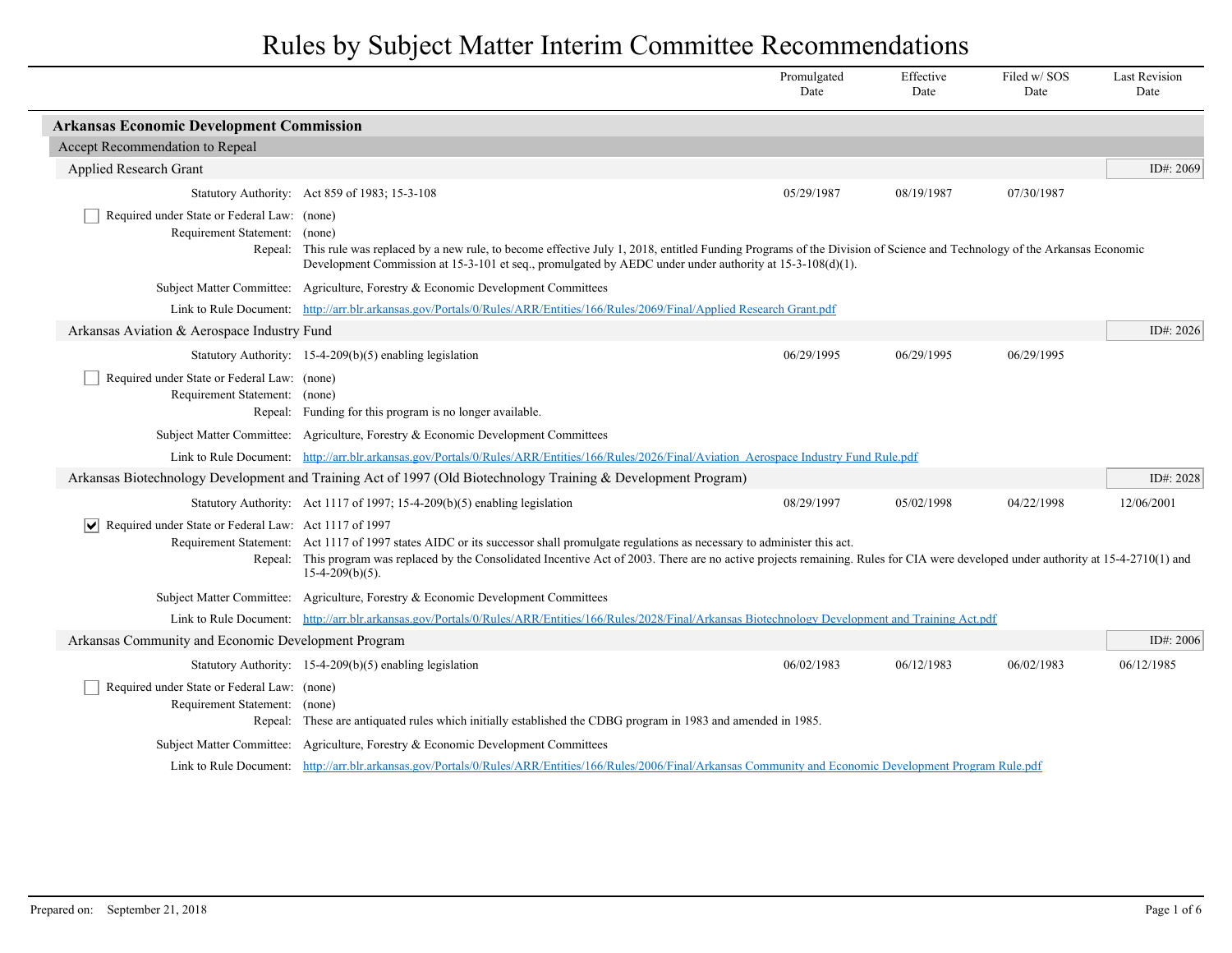|                                                                                                                                                                                                                                                                                                                                                                             |                                                                                                                                                                                                                                                                                                                           | Promulgated<br>Date | Effective<br>Date | Filed w/SOS<br>Date | <b>Last Revision</b><br>Date |
|-----------------------------------------------------------------------------------------------------------------------------------------------------------------------------------------------------------------------------------------------------------------------------------------------------------------------------------------------------------------------------|---------------------------------------------------------------------------------------------------------------------------------------------------------------------------------------------------------------------------------------------------------------------------------------------------------------------------|---------------------|-------------------|---------------------|------------------------------|
| Arkansas Job Stimulus Program                                                                                                                                                                                                                                                                                                                                               |                                                                                                                                                                                                                                                                                                                           |                     |                   |                     | ID#: $2025$                  |
|                                                                                                                                                                                                                                                                                                                                                                             | Statutory Authority: $15-4-209(b)(5)$ enabling legislation                                                                                                                                                                                                                                                                | 05/13/1983          | 08/10/1983        | 07/21/1983          |                              |
| Required under State or Federal Law: (none)<br>Requirement Statement: (none)                                                                                                                                                                                                                                                                                                | Repeal: This program never materialized. Rules could not be found.                                                                                                                                                                                                                                                        |                     |                   |                     |                              |
|                                                                                                                                                                                                                                                                                                                                                                             | Subject Matter Committee: Agriculture, Forestry & Economic Development Committees                                                                                                                                                                                                                                         |                     |                   |                     |                              |
|                                                                                                                                                                                                                                                                                                                                                                             | Link to Rule Document: http://arr.blr.arkansas.gov/Portals/0/Rules/ARR/Entities/166/Rules/2025/Final/AR Job Stimulus Program Rule.pdf                                                                                                                                                                                     |                     |                   |                     |                              |
| <b>Basic Research Grant Program</b>                                                                                                                                                                                                                                                                                                                                         |                                                                                                                                                                                                                                                                                                                           |                     |                   |                     | ID#: 2062                    |
|                                                                                                                                                                                                                                                                                                                                                                             | Statutory Authority: Act 859 of 1983; 15-3-108                                                                                                                                                                                                                                                                            | 09/28/1985          | 12/02/1985        | 11/12/1985          | 08/09/1987                   |
| Required under State or Federal Law: (none)                                                                                                                                                                                                                                                                                                                                 | Requirement Statement: (none)<br>Repeal: This rule was replaced by a new rule, to become effective July 1, 2018, entitled Funding Programs of the Division of Science and Technology of the Arkansas Economic<br>Development Commission at 15-3-101 et seq., promulgated by AEDC under under authority at 15-3-108(d)(1). |                     |                   |                     |                              |
|                                                                                                                                                                                                                                                                                                                                                                             | Subject Matter Committee: Agriculture, Forestry & Economic Development Committees                                                                                                                                                                                                                                         |                     |                   |                     |                              |
|                                                                                                                                                                                                                                                                                                                                                                             | Link to Rule Document: http://arr.blr.arkansas.gov/Portals/0/Rules/ARR/Entities/166/Rules/2062/Final/Basic Research Grant Program.pdf                                                                                                                                                                                     |                     |                   |                     |                              |
| <b>Business Incubator Program</b>                                                                                                                                                                                                                                                                                                                                           |                                                                                                                                                                                                                                                                                                                           |                     |                   |                     | ID#: 2058                    |
|                                                                                                                                                                                                                                                                                                                                                                             | Statutory Authority: Act 859 of 1983; 15-3-108                                                                                                                                                                                                                                                                            | 09/28/1985          | 12/02/1985        | 11/12/1985          | 07/09/1993                   |
| Required under State or Federal Law: (none)<br>Requirement Statement:<br>(none)<br>Repeal: This rule was replaced by a new rule, to become effective July 1, 2018, entitled Funding Programs of the Division of Science and Technology of the Arkansas Economic<br>Development Commission at 15-3-101 et seq., promulgated by AEDC under under authority at 15-3-108(d)(1). |                                                                                                                                                                                                                                                                                                                           |                     |                   |                     |                              |
|                                                                                                                                                                                                                                                                                                                                                                             | Subject Matter Committee: Agriculture, Forestry & Economic Development Committees                                                                                                                                                                                                                                         |                     |                   |                     |                              |
|                                                                                                                                                                                                                                                                                                                                                                             | Link to Rule Document: http://arr.blr.arkansas.gov/Portals/0/Rules/ARR/Entities/166/Rules/2058/Final/Business Incubator Program.pdf                                                                                                                                                                                       |                     |                   |                     |                              |
| Centers for Applied Technology Program                                                                                                                                                                                                                                                                                                                                      |                                                                                                                                                                                                                                                                                                                           |                     |                   |                     | ID#: 2071                    |
|                                                                                                                                                                                                                                                                                                                                                                             | Statutory Authority: Act 803 of 1989; 15-3-108                                                                                                                                                                                                                                                                            | 07/30/1989          | 10/12/1989        | 09/22/1989          |                              |
| Required under State or Federal Law: (none)<br>Requirement Statement: (none)                                                                                                                                                                                                                                                                                                | Repeal: This rule was replaced by a new rule, to become effective July 1, 2018, entitled Funding Programs of the Division of Science and Technology of the Arkansas Economic<br>Development Commission at 15-3-101 et seq., promulgated by AEDC under under authority at 15-3-108(d)(1).                                  |                     |                   |                     |                              |
|                                                                                                                                                                                                                                                                                                                                                                             | Subject Matter Committee: Agriculture, Forestry & Economic Development Committees                                                                                                                                                                                                                                         |                     |                   |                     |                              |
|                                                                                                                                                                                                                                                                                                                                                                             | Link to Rule Document: http://arr.blr.arkansas.gov/Portals/0/Rules/ARR/Entities/166/Rules/2071/Final/Centers for Applied Technology Program.pdf                                                                                                                                                                           |                     |                   |                     |                              |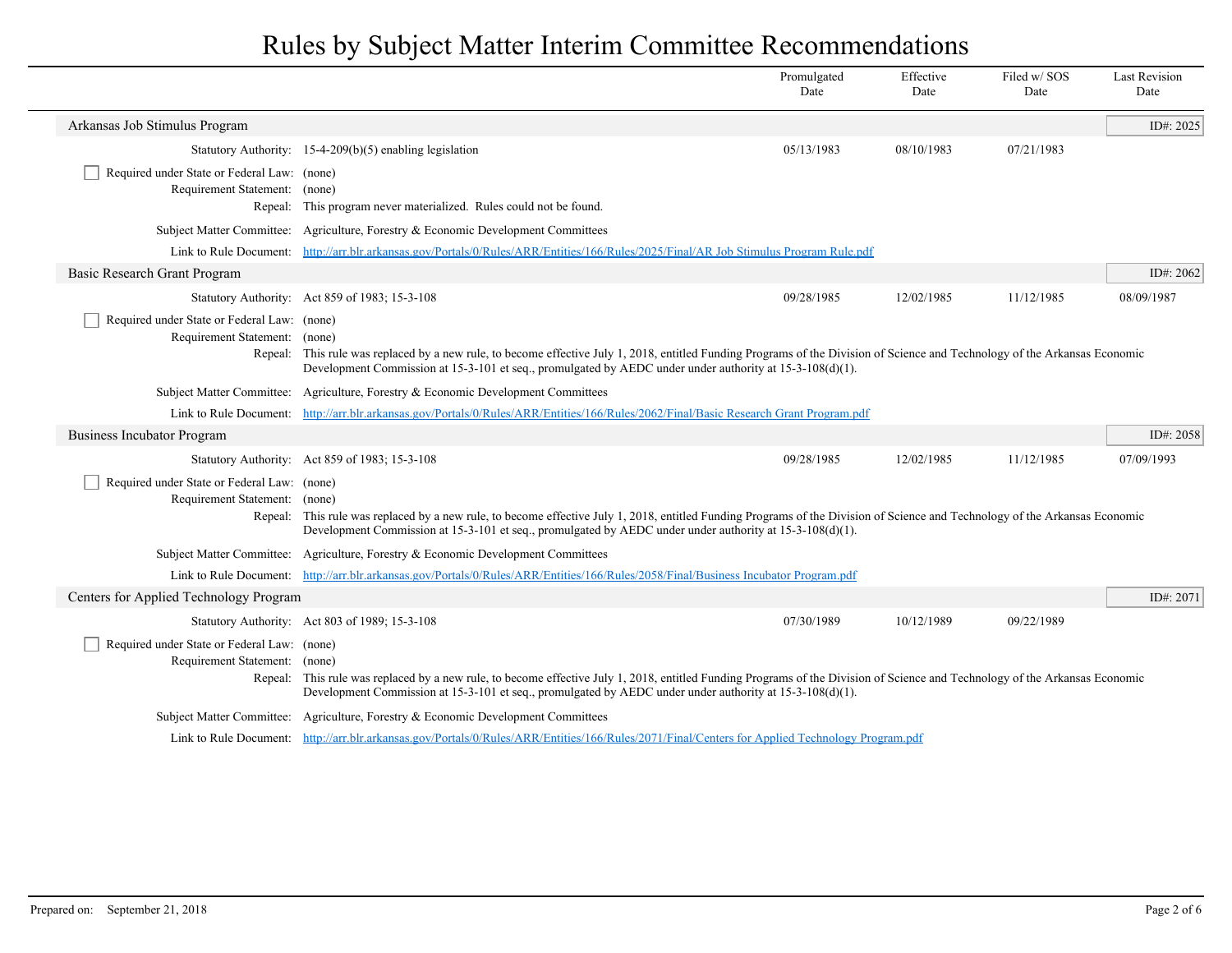|                                                                                      |                                                                                                                                                                                                                                                                                                                                                                | Promulgated<br>Date | Effective<br>Date | Filed w/SOS<br>Date | <b>Last Revision</b><br>Date |
|--------------------------------------------------------------------------------------|----------------------------------------------------------------------------------------------------------------------------------------------------------------------------------------------------------------------------------------------------------------------------------------------------------------------------------------------------------------|---------------------|-------------------|---------------------|------------------------------|
|                                                                                      | Emerging Energy Technology Development Act (Old Emerging Technology Development Act)                                                                                                                                                                                                                                                                           |                     |                   |                     | ID#: 2022                    |
|                                                                                      | Statutory Authority: Act 976 of 1999; 15-4-209(b)(5) enabling legislation                                                                                                                                                                                                                                                                                      | 10/23/1999          | 01/01/2000        | 12/09/1999          | 12/06/2001                   |
| $\sqrt{\phantom{a}}$ Required under State or Federal Law: Act 976 of 1999<br>Repeal: | Requirement Statement: Act 976 of 1999 stated that the ADED, or its successor, shall promulgate regulations as necessary to administer this act<br>This program was replaced by the Consolidated Incentive Act of 2003. There are no active projects remaining. Rules for CIA were developed under authority at 15-4-2710(1) and<br>$15-4-209(b)(5)$ .         |                     |                   |                     |                              |
|                                                                                      | Subject Matter Committee: Agriculture, Forestry & Economic Development Committees                                                                                                                                                                                                                                                                              |                     |                   |                     |                              |
|                                                                                      | Link to Rule Document: http://arr.blr.arkansas.gov/Portals/0/Rules/ARR/Entities/166/Rules/2022/Final/Arkansas Emerging Technology Development Act of 1999.pdf                                                                                                                                                                                                  |                     |                   |                     |                              |
| <b>GIF Fire Protecton Grant</b>                                                      |                                                                                                                                                                                                                                                                                                                                                                |                     |                   |                     | ID#: 2077                    |
|                                                                                      | Statutory Authority: 15-6-106 Act 302 of 1991                                                                                                                                                                                                                                                                                                                  | 12/28/2007          | 01/07/2008        | 12/28/2007          | 08/30/2009                   |
| Required under State or Federal Law: (none)<br>Requirement Statement: (none)         | Repeal: GIF funding for this program is no longer available. Funding for fire protection projects after July 1, 2018 will be governed by a new rule entitled Community Assistance Grant<br>Program promulgated under $15-4-209(b)(5)$ , unless specifically funded under other sources of funds.                                                               |                     |                   |                     |                              |
|                                                                                      | Subject Matter Committee: Agriculture, Forestry & Economic Development Committees                                                                                                                                                                                                                                                                              |                     |                   |                     |                              |
| Link to Rule Document:                                                               | http://arr.blr.arkansas.gov/Portals/0/Rules/ARR/Entities/166/Rules/2077/Final/GIF Fire Protection Grant.pdf                                                                                                                                                                                                                                                    |                     |                   |                     |                              |
| GIF Funded Community Enhancement Grant                                               |                                                                                                                                                                                                                                                                                                                                                                |                     |                   |                     | ID#: $2076$                  |
|                                                                                      | Statutory Authority: 15-6-106 Act 302 of 1991                                                                                                                                                                                                                                                                                                                  | 12/28/2007          | 01/07/2008        | 12/28/2007          | 08/30/2009                   |
| Repeal:                                                                              | Required under State or Federal Law: (none)<br>Requirement Statement: (none)<br>GIF funding for this program is no longer available. Funding for community enhancement projects after July 1, 2018 will be governed by a new rule entitled Community<br>Assistance Grant Program promulgated under 15-4-209(b)(5), unless funded under other sources of funds. |                     |                   |                     |                              |
|                                                                                      | Subject Matter Committee: Agriculture, Forestry & Economic Development Committees                                                                                                                                                                                                                                                                              |                     |                   |                     |                              |
|                                                                                      | Link to Rule Document: http://arr.blr.arkansas.gov/Portals/0/Rules/ARR/Entities/166/Rules/2076/Final/GIF Funded Community Enhancement Grant.pdf                                                                                                                                                                                                                |                     |                   |                     |                              |
| GIF Funded County Fair Grant                                                         |                                                                                                                                                                                                                                                                                                                                                                |                     |                   |                     | ID#: 2078                    |
|                                                                                      | Statutory Authority: 15-6-106 Act 302 of 1991                                                                                                                                                                                                                                                                                                                  | 12/28/2007          | 01/07/2008        | 12/28/2007          | 08/30/2009                   |
| Requirement Statement:                                                               | Required under State or Federal Law: (none)<br>(none)<br>Repeal: GIF funding for this program is no longer available. Funding for county fair projects after July 1, 2018 will be governed by a new rule entitled Community Assistance Grant<br>Program promulgated under 15-4-209(b)(5).                                                                      |                     |                   |                     |                              |
|                                                                                      | Subject Matter Committee: Agriculture, Forestry & Economic Development Committees                                                                                                                                                                                                                                                                              |                     |                   |                     |                              |
|                                                                                      | Link to Rule Document: http://arr.blr.arkansas.gov/Portals/0/Rules/ARR/Entities/166/Rules/2078/Final/GIF Funded County Fair Program.pdf                                                                                                                                                                                                                        |                     |                   |                     |                              |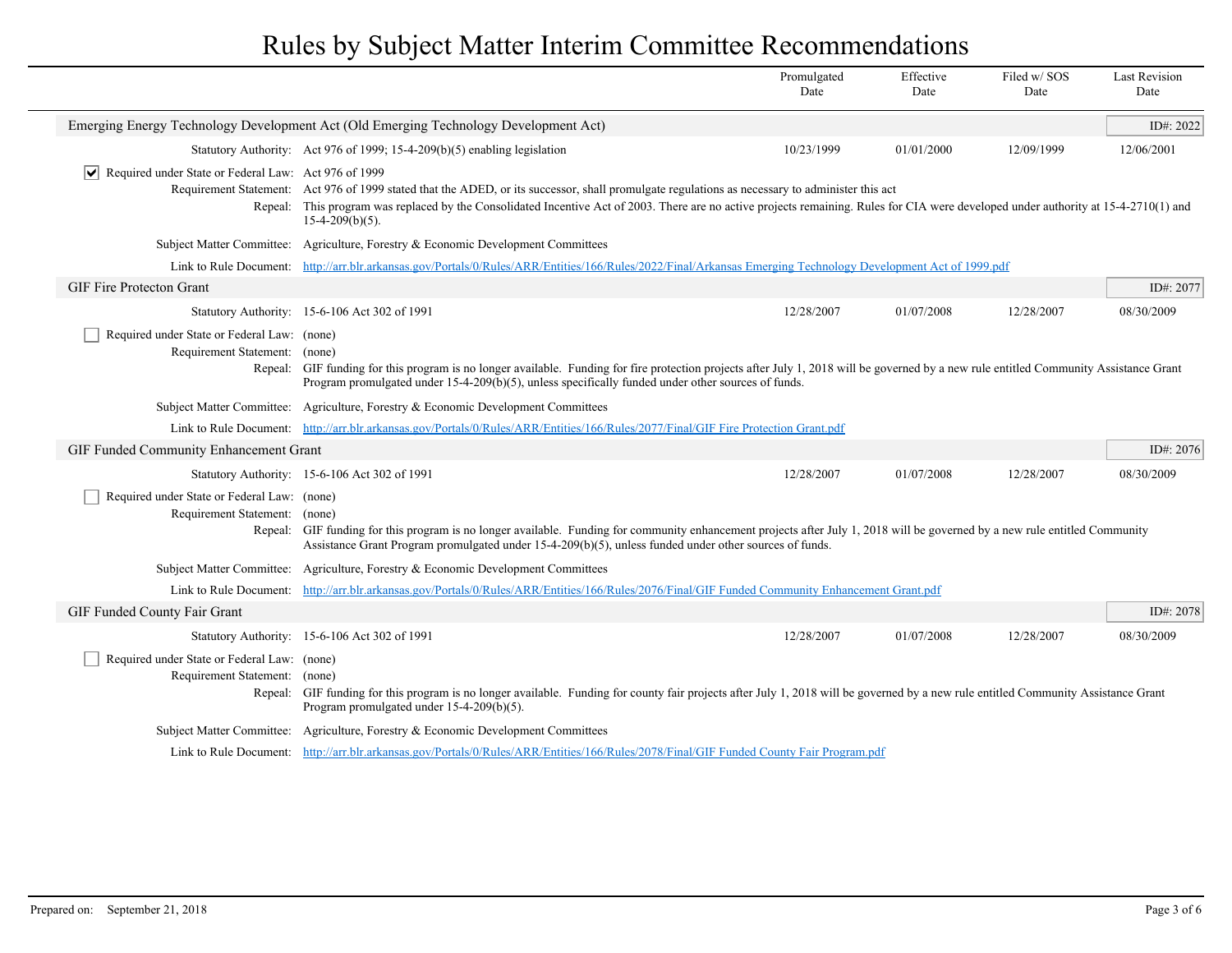|                                                                              |                                                                                                                                                                                                                                                                                                                                                                                                               | Promulgated<br>Date | Effective<br>Date | Filed w/SOS<br>Date | <b>Last Revision</b><br>Date |
|------------------------------------------------------------------------------|---------------------------------------------------------------------------------------------------------------------------------------------------------------------------------------------------------------------------------------------------------------------------------------------------------------------------------------------------------------------------------------------------------------|---------------------|-------------------|---------------------|------------------------------|
| Investment Law Credit Rules and Regulation                                   |                                                                                                                                                                                                                                                                                                                                                                                                               |                     |                   |                     | ID#: 2024                    |
|                                                                              | Statutory Authority: $15-4-209(b)(5)$ enabling legislation                                                                                                                                                                                                                                                                                                                                                    | 01/07/1985          | 01/17/1985        | 01/07/1985          |                              |
| Required under State or Federal Law: (none)<br>Requirement Statement:        | (none)<br>Repeal: This program never materialized. No rules could be found.                                                                                                                                                                                                                                                                                                                                   |                     |                   |                     |                              |
|                                                                              | Subject Matter Committee: Agriculture, Forestry & Economic Development Committees                                                                                                                                                                                                                                                                                                                             |                     |                   |                     |                              |
| Link to Rule Document: n/a                                                   |                                                                                                                                                                                                                                                                                                                                                                                                               |                     |                   |                     |                              |
|                                                                              | Manufacturer's Investment Tax Credit Act (Act 1661 of 2001) Special Incentive for Manufacturers of Paper and Allied Products                                                                                                                                                                                                                                                                                  |                     |                   |                     | ID#: 2012                    |
| Statutory Authority: Act 1661 of 2001                                        |                                                                                                                                                                                                                                                                                                                                                                                                               | 12/06/2001          | 12/06/2001        | 12/11/2001          |                              |
| Required under State or Federal Law: (none)<br>Requirement Statement: (none) | Repeal: This program, established by Act 1661 of 2001, has expired.                                                                                                                                                                                                                                                                                                                                           |                     |                   |                     |                              |
|                                                                              | Subject Matter Committee: Agriculture, Forestry & Economic Development Committees                                                                                                                                                                                                                                                                                                                             |                     |                   |                     |                              |
|                                                                              | Link to Rule Document: http://arr.blr.arkansas.gov/Portals/0/Rules/ARR/Entities/166/Rules/2012/Final/Manufacturer's Investment Tax Credit Act.pdf                                                                                                                                                                                                                                                             |                     |                   |                     |                              |
|                                                                              | Policies and Procedures for a Program to Increase the Knowledge and Skills of Arkansas Existing Industrial Workforce                                                                                                                                                                                                                                                                                          |                     |                   |                     | ID#: 2007                    |
| Statutory Authority: Act 791 of 1995                                         |                                                                                                                                                                                                                                                                                                                                                                                                               | 06/29/1995          | 06/29/1985        | 06/29/1995          |                              |
| Required under State or Federal Law: (none)<br>Requirement Statement: (none) | Repeal: This program became the Existing Workforce Training Program for which rules are still being enforced. This rule, however, is antiquated.                                                                                                                                                                                                                                                              |                     |                   |                     |                              |
|                                                                              | Subject Matter Committee: Agriculture, Forestry & Economic Development Committees                                                                                                                                                                                                                                                                                                                             |                     |                   |                     |                              |
|                                                                              | Link to Rule Document: http://arr.blr.arkansas.gov/Portals/0/Rules/ARR/Entities/166/Rules/2007/Final/Arkansas Existing Industrial Workforce Rule.pdf                                                                                                                                                                                                                                                          |                     |                   |                     |                              |
|                                                                              | Regulations for Administering the "Arkansas Enterprise Zone Program" (Old Advantage Arkansas/EZ Program)                                                                                                                                                                                                                                                                                                      |                     |                   |                     | ID#: 2027                    |
|                                                                              | Statutory Authority: 15-4-209(b)(5) enabling legislation                                                                                                                                                                                                                                                                                                                                                      | 07/01/1985          | 07/21/1985        | 07/01/1985          | 01/06/2001                   |
| Required under State or Federal Law: (none)<br>Requirement Statement:        | (none)<br>Repeal: This program was replaced by the Consolidated Incentive Act of 2003. There are no active projects remaining. Rules for CIA were developed under authority at 15-4-2710(1) and<br>$15-4-209(b)(5)$ .                                                                                                                                                                                         |                     |                   |                     |                              |
|                                                                              | Subject Matter Committee: Agriculture, Forestry & Economic Development Committees                                                                                                                                                                                                                                                                                                                             |                     |                   |                     |                              |
|                                                                              | Link to Rule Document: http://arr.blr.arkansas.gov/Portals/0/Rules/ARR/Entities/166/Rules/2027/Final/Arkansas Enterprise Zone Act.pdf                                                                                                                                                                                                                                                                         |                     |                   |                     |                              |
|                                                                              | Regulations for Administering the "Economic Development Incentive Program" (Old Create Rebate Program)                                                                                                                                                                                                                                                                                                        |                     |                   |                     | ID#: 2030                    |
|                                                                              | Statutory Authority: Act 788 of 1993; 15-4-209(b)(5) enabling legislation                                                                                                                                                                                                                                                                                                                                     | 07/20/1993          | 07/30/1993        | 07/20/1993          | 12/06/2001                   |
|                                                                              | $ \mathbf{v} $ Required under State or Federal Law: Act 788 of 1993<br>Requirement Statement: Act 788 of 1993 stated Department of Industrial Development shall have power to promulgate rules<br>Repeal: This program was replaced by the Consolidated Incentive Act of 2003. There are no active projects remaining. Rules for CIA were developed under authority at 15-4-2710(1) and<br>$15-4-209(b)(5)$ . |                     |                   |                     |                              |
|                                                                              | Subject Matter Committee: Agriculture, Forestry & Economic Development Committees                                                                                                                                                                                                                                                                                                                             |                     |                   |                     |                              |
|                                                                              | Link to Rule Document: http://arr.blr.arkansas.gov/Portals/0/Rules/ARR/Entities/166/Rules/2030/Final/Arkansas Economic Development Incentive Act.pdf                                                                                                                                                                                                                                                          |                     |                   |                     |                              |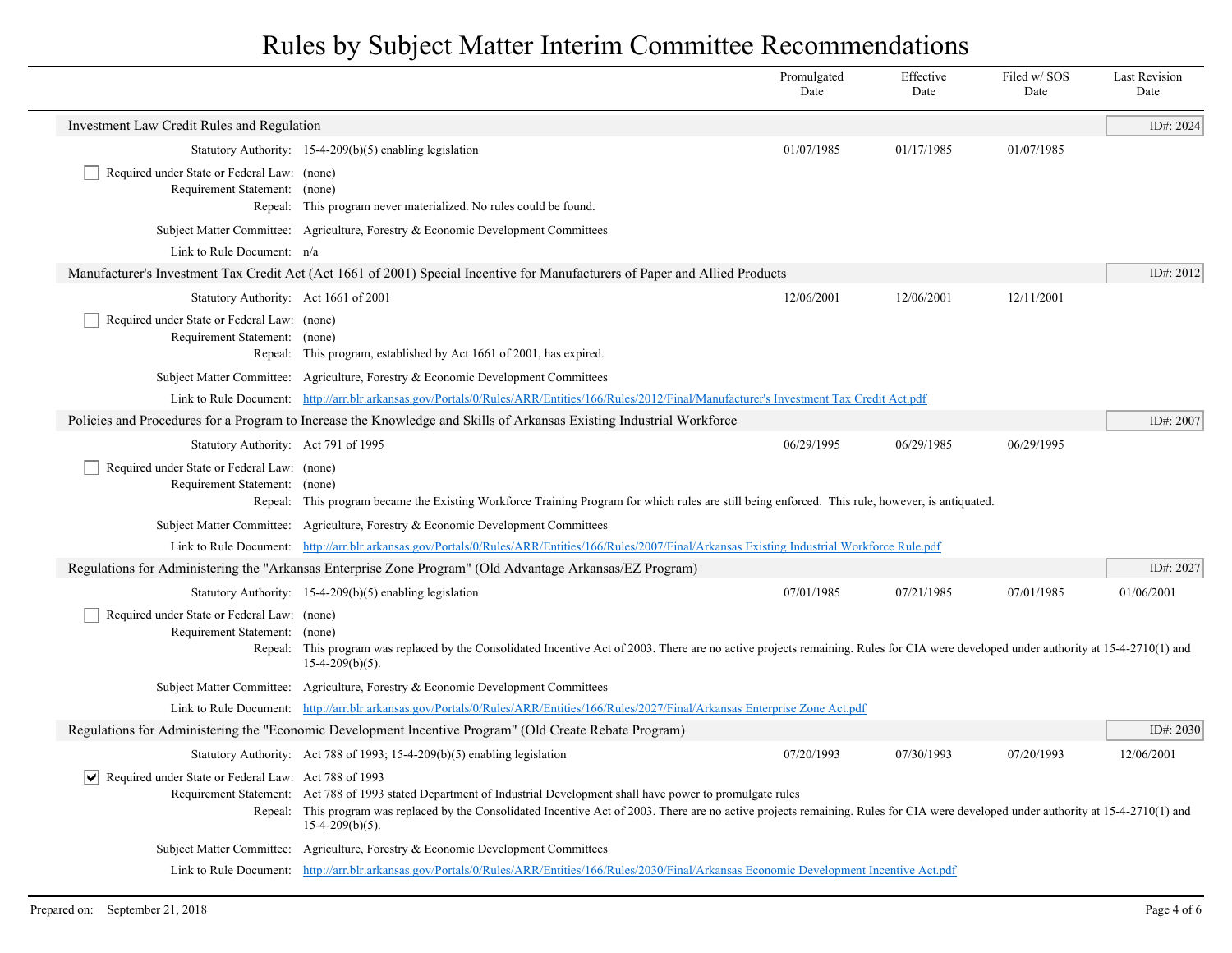|                                                                                                                                                                                                                                                                                                                                                                          |                                                                                                                                                                                                                                                                                                                                                                             | Promulgated<br>Date | Effective<br>Date | Filed w/SOS<br>Date | <b>Last Revision</b><br>Date |  |
|--------------------------------------------------------------------------------------------------------------------------------------------------------------------------------------------------------------------------------------------------------------------------------------------------------------------------------------------------------------------------|-----------------------------------------------------------------------------------------------------------------------------------------------------------------------------------------------------------------------------------------------------------------------------------------------------------------------------------------------------------------------------|---------------------|-------------------|---------------------|------------------------------|--|
|                                                                                                                                                                                                                                                                                                                                                                          | Regulations for Administering the Arkansas Economic Development Act of 1985 (Old ArkPlus Program)                                                                                                                                                                                                                                                                           |                     |                   |                     | ID#: $2192$                  |  |
| Statutory Authority: Act 831 of 1995                                                                                                                                                                                                                                                                                                                                     |                                                                                                                                                                                                                                                                                                                                                                             | 06/29/1995          | 07/19/1995        | 06/29/1995          | 12/06/2001                   |  |
| $ \mathbf{v} $ Required under State or Federal Law: Act 831 of 1995                                                                                                                                                                                                                                                                                                      | Requirement Statement: Act 831 of 1995 stated that the Department of Industrial Development shall have the power to promulgate rules<br>Repeal: This program was replaced by the Consolidated Incentive Act of 2003. There are no active projects remaining. Rules for CIA were developed under authority at 15-4-2710(1) and<br>$15-4-209(b)(5)$ .                         |                     |                   |                     |                              |  |
|                                                                                                                                                                                                                                                                                                                                                                          | Subject Matter Committee: Agriculture, Forestry & Economic Development Committees                                                                                                                                                                                                                                                                                           |                     |                   |                     |                              |  |
|                                                                                                                                                                                                                                                                                                                                                                          | Link to Rule Document: http://arr.blr.arkansas.gov/Portals/0/Rules/ARR/Entities/166/Rules/2192/Final/Arkansas Economic Development Act.pdf                                                                                                                                                                                                                                  |                     |                   |                     |                              |  |
|                                                                                                                                                                                                                                                                                                                                                                          | Regulations for Adminstering the "Manufacturer's Investment Sales and Use Tax Credit Act of 1995 (Old InvestArk Program)                                                                                                                                                                                                                                                    |                     |                   |                     | ID#: 2029                    |  |
| Statutory Authority: Act 529 of 1985                                                                                                                                                                                                                                                                                                                                     |                                                                                                                                                                                                                                                                                                                                                                             | 11/22/1985          | 12/12/1985        | 11/22/1985          | 12/06/2001                   |  |
| Required under State or Federal Law: (none)<br>Requirement Statement: (none)                                                                                                                                                                                                                                                                                             | Repeal: This program was replaced by the Consolidated Incentive Act of 2003. There are no active projects remaining. Rules for CIA were developed under authority at 15-4-2710(1) and<br>$15-4-209(b)(5)$ .                                                                                                                                                                 |                     |                   |                     |                              |  |
|                                                                                                                                                                                                                                                                                                                                                                          | Subject Matter Committee: Agriculture, Forestry & Economic Development Committees                                                                                                                                                                                                                                                                                           |                     |                   |                     |                              |  |
|                                                                                                                                                                                                                                                                                                                                                                          | Link to Rule Document: http://arr.blr.arkansas.gov/Portals/0/Rules/ARR/Entities/166/Rules/2029/Final/Economic Investment Tax Credit Act.pdf                                                                                                                                                                                                                                 |                     |                   |                     |                              |  |
| Seed Capital Investment Program                                                                                                                                                                                                                                                                                                                                          |                                                                                                                                                                                                                                                                                                                                                                             |                     |                   |                     | ID#: $2064$                  |  |
|                                                                                                                                                                                                                                                                                                                                                                          | Statutory Authority: Act 859 of 1983; 15-3-108                                                                                                                                                                                                                                                                                                                              | 09/28/1985          | 12/02/1985        | 11/12/1985          |                              |  |
| Required under State or Federal Law: (none)<br>Requirement Statement: (none)<br>Repeal: This rule was replaced by a new rule, to become effective July 1, 2018, entitled Funding Programs of the Division of Science and Technology of the Arkansas Economic<br>Development Commission at 15-3-101 et seq., promulgated by AEDC under under authority at 15-3-108(d)(1). |                                                                                                                                                                                                                                                                                                                                                                             |                     |                   |                     |                              |  |
| <b>Subject Matter Committee:</b>                                                                                                                                                                                                                                                                                                                                         | Agriculture, Forestry & Economic Development Committees                                                                                                                                                                                                                                                                                                                     |                     |                   |                     |                              |  |
| Link to Rule Document:                                                                                                                                                                                                                                                                                                                                                   | http://arr.blr.arkansas.gov/Portals/0/Rules/ARR/Entities/166/Rules/2064/Final/Seed Capital Investment Program.pdf                                                                                                                                                                                                                                                           |                     |                   |                     |                              |  |
| <b>Technology Development Program</b>                                                                                                                                                                                                                                                                                                                                    |                                                                                                                                                                                                                                                                                                                                                                             |                     |                   |                     | ID#: 2072                    |  |
|                                                                                                                                                                                                                                                                                                                                                                          | Statutory Authority: Act 859 of 1983; 15-3-108                                                                                                                                                                                                                                                                                                                              | 01/10/1993          | 07/19/1993        | 06/29/1993          | 04/12/2008                   |  |
|                                                                                                                                                                                                                                                                                                                                                                          | Required under State or Federal Law: (none)<br>Requirement Statement: (none)<br>Repeal: This rule was replaced by a new rule, to become effective July 1, 2018, entitled Funding Programs of the Division of Science and Technology of the Arkansas Economic<br>Development Commission at 15-3-101 et seq., promulgated by AEDC under under authority at $15-3-108(d)(1)$ . |                     |                   |                     |                              |  |
|                                                                                                                                                                                                                                                                                                                                                                          | Subject Matter Committee: Agriculture, Forestry & Economic Development Committees                                                                                                                                                                                                                                                                                           |                     |                   |                     |                              |  |
|                                                                                                                                                                                                                                                                                                                                                                          | Link to Rule Document: http://arr.blr.arkansas.gov/Portals/0/Rules/ARR/Entities/166/Rules/2072/Final/Technology Development Program.pdf                                                                                                                                                                                                                                     |                     |                   |                     |                              |  |